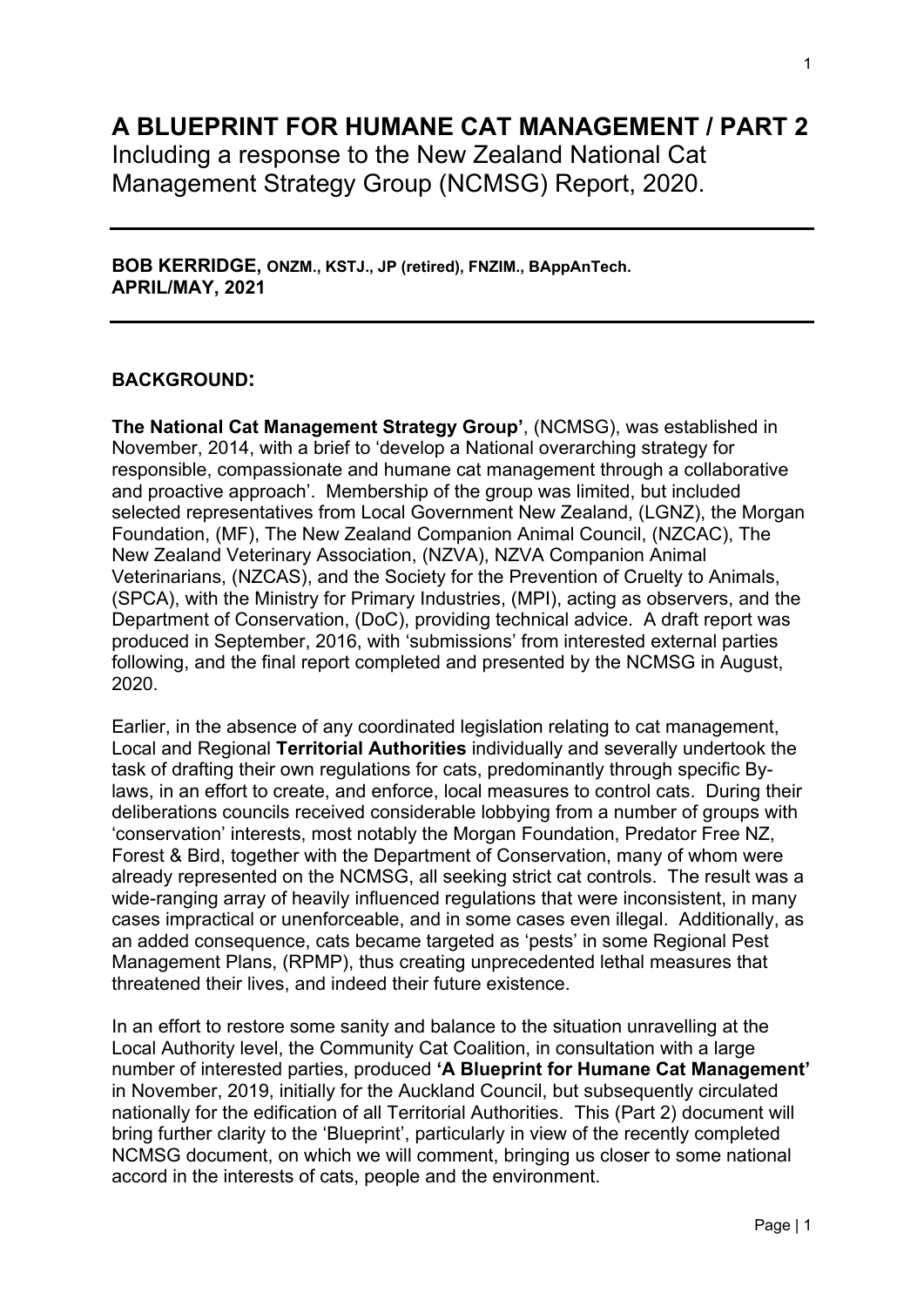### **NATIONAL CAT MANAGENMENT STRATEGY GROUP REPORT AUGUST 2020:**

*'It is important to develop a scientifically and ethically well founded consensus on how to manage cats, explicitly bearing in mind the diversity within management that needs to occur. Strategies built on this consensus are most likely to be developed through constructive, collaborative engagement between those in animal welfare and conservation. While cats continue to suffer, and wildlife species continue to decline, all stakeholders share a duty of care to work together [in harmony']. Humane Society United States, (HSUS).*

The full 197 page report from the NCMSG can be accessed on line by visiting the website [www.companionanimals.nz](http://www.companionanimals.nz/) under 'Publications' reference 'National Cat Management Strategy Group (NCMSG) Report 2020'.The comments that follow address the contents of that report, in the approximate order presented to retain the sequence of recommendations, and only address matters in which we feel healthy, constructive engagement is necessary to reach an honest and mutual consensus.

It has always been acknowledged, by those involved, that **the management of cats and their welfare can be a complex, and often heart-breaking, vocation,** given their varying circumstances and needs, coupled with our moral and ethical duties towards them. This has been hampered by the reality that no regulatory guidance exists to attend to the complexities of their management, to ultimately provide a well informed and effective strategy for their well-being.For this reason the efforts of the NCMSG are to be applauded in the hope of achieving a 'national strategy for responsible, compassionate and humane cat management through a collaborative and proactive approach', as their brief called for.

The resultant report is clearly, and unashamedly, a scientifically based document, evidenced by the large list of selected science studies referenced in section 9, (pages 95 to 133), totalling 456 in all, and appearing on over 1,100 occasions throughout the body of the document. Where it would be expected certain reference materials would be included in a paper of this nature, the number, clearly carefully selected to underscore certain issues, is totally excessive. (By example, some 30 different papers study Toxoplasma gondii, a worldwide infection recently attributed to cats as carriers, infecting humans, animals including Hectors Dolphins, being experimentally used to infect farm animals, including goats, calves, lambs, red deer and pigs, in far-flung countries such as China, Brazil and even the sub-Antarctic. You really do have to question the relevance of such studies, and in such detail).

Knowledge, gleaned from a well-rounded study of scientific information, will always play a part in determining acceptable animal management strategies and practices, but it is only part of the equation. An equally significant amount of practical knowledge must also come from the actual experiences of professionals, such as veterinarians who have an intimate knowledge of their subjects, animal shelters who experience first-hand the public ignorance and the resultant despair that can bring, welfare caregivers who attend to those who are lost or abandoned and in need of love and care, and all those families who share their homes and lives with cats who understand and treasure their companionship, their pure affection, their curious habits and the numerous benefits they provide to enhance all our lives.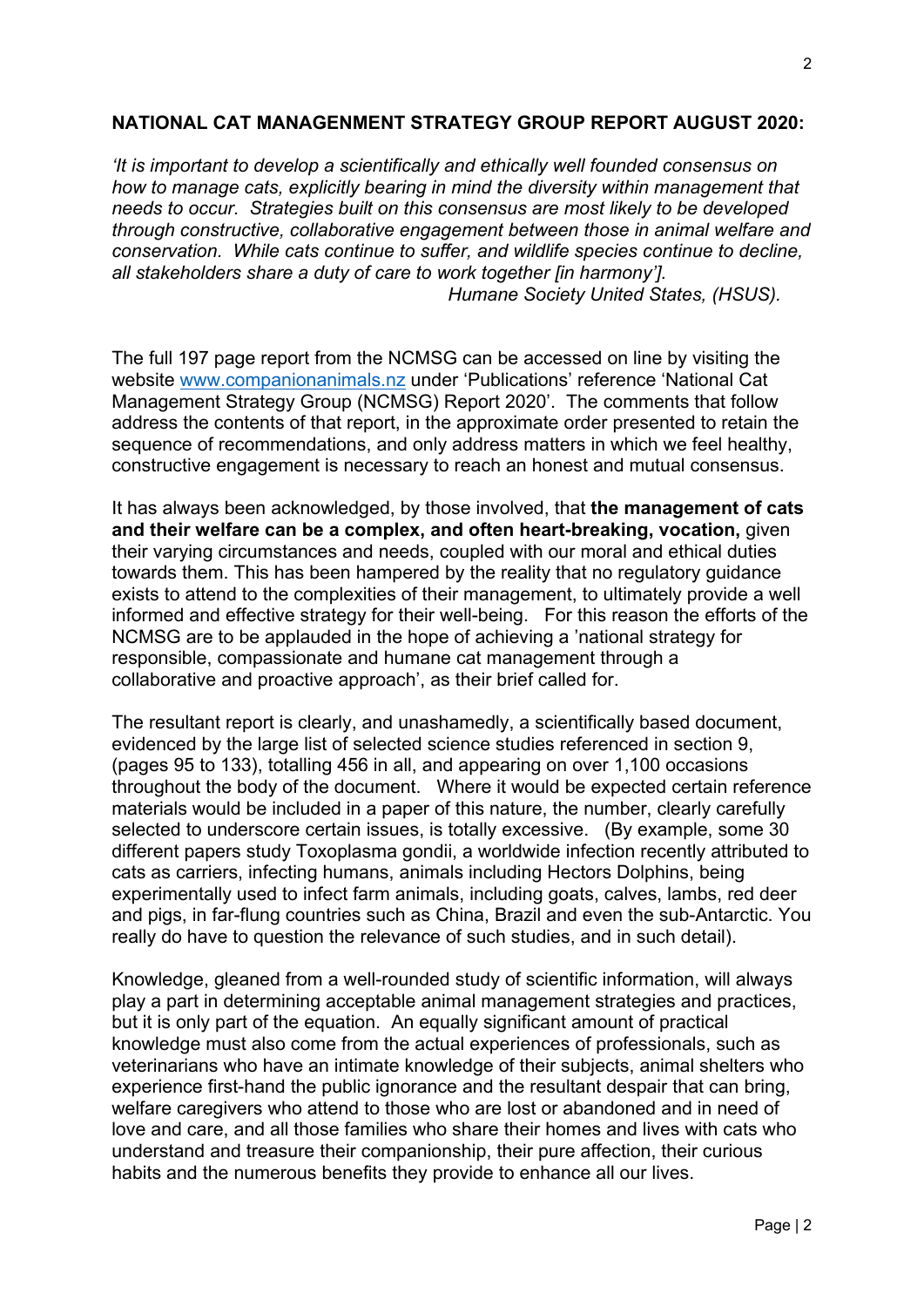It is only when these elements fuse together in equal quantities that we can ever hope to devise a meaningful strategy for the management of cats that contains all the necessary ingredients for their well-being, and of those around them, that will satisfy the collaborative consensus we all strive for, and need, to succeed in our collective hopes and ambitions.

Finally, there is one other essential ingredient that is needed when we undertake the responsibility of planning for the needs of all sentient beings, (including cats), one that should be naturally inherent in all of us, and one that appears frequently in our own vocabulary as animal welfarists, (and also in the NCMSG document). The ingredient is described in a variety of words, including 'compassionate', 'ethical', 'responsible', 'honest', 'respectful', 'loving' and 'humane', (to name but a few). **These are not just words, they are beacons of hope that light the way ahead.**  They must **never** be excluded from our vocabulary.

#### **POPULATIONS/CATEGORIES OF CATS DEFINED:**

*Biologically, [companion], feral and stray cat populations are distinct. Feral cat populations have no dependence on humans and avoid human contact. In contrast stray cats are a sub-set of the companion cat population and remain dependent on humans to a greater or lesser degree and seek out/do not avoid human habitation. These behavioural distinctions lend themselves to definitions of [companion], stray and feral [cats] which makes practical sense'.*

*Dr Denis Turner, Institute for Applied Ethology and Animal Psychology, Switzerland.* 

When the **'Code of Welfare for Cats'** was first drafted by the New Zealand Companion Council (NZCAC) in February 2005, considerable thought was given to the biological and ecological differences in the population demographics of cats to clearly determine and understand their varying needs. **The definitions 'companion', 'stray'. and 'feral'** were approved by National Animal Welfare Advisory Committee, (NAWAC), and endorsed by the Minister in March 2007, becoming obligatory under the Animal Welfare Act, (AWA). These definitions have since been confirmed again in a review of the Code of Welfare in October 2018.

It is well to remember the origin and status of these definitions, now generally accepted internationally, as now, 14 years on, they are still not recognised, used or understood either by local authorities or the general public. Some councils have endeavoured to merge the two categories 'stray and feral' into one, to ease their administrative burdens, whilst others have resorted to re-labelling both collectively as 'pests' to further undermine them. The public constantly, and incorrectly, refer to 'feral' cats when describing any unwanted cats on their properties, and their desire to be rid of them, in a further example of ignorance as to their correct description.

It must be reiterated that any description, other than those in the 'Code of Welfare for Cats', does **'not** remove their welfare protections' in law, neither does it eliminate the obligation that all cats must be handled 'using generally accepted practices' at all times and under all circumstances under the Animal Welfare Act.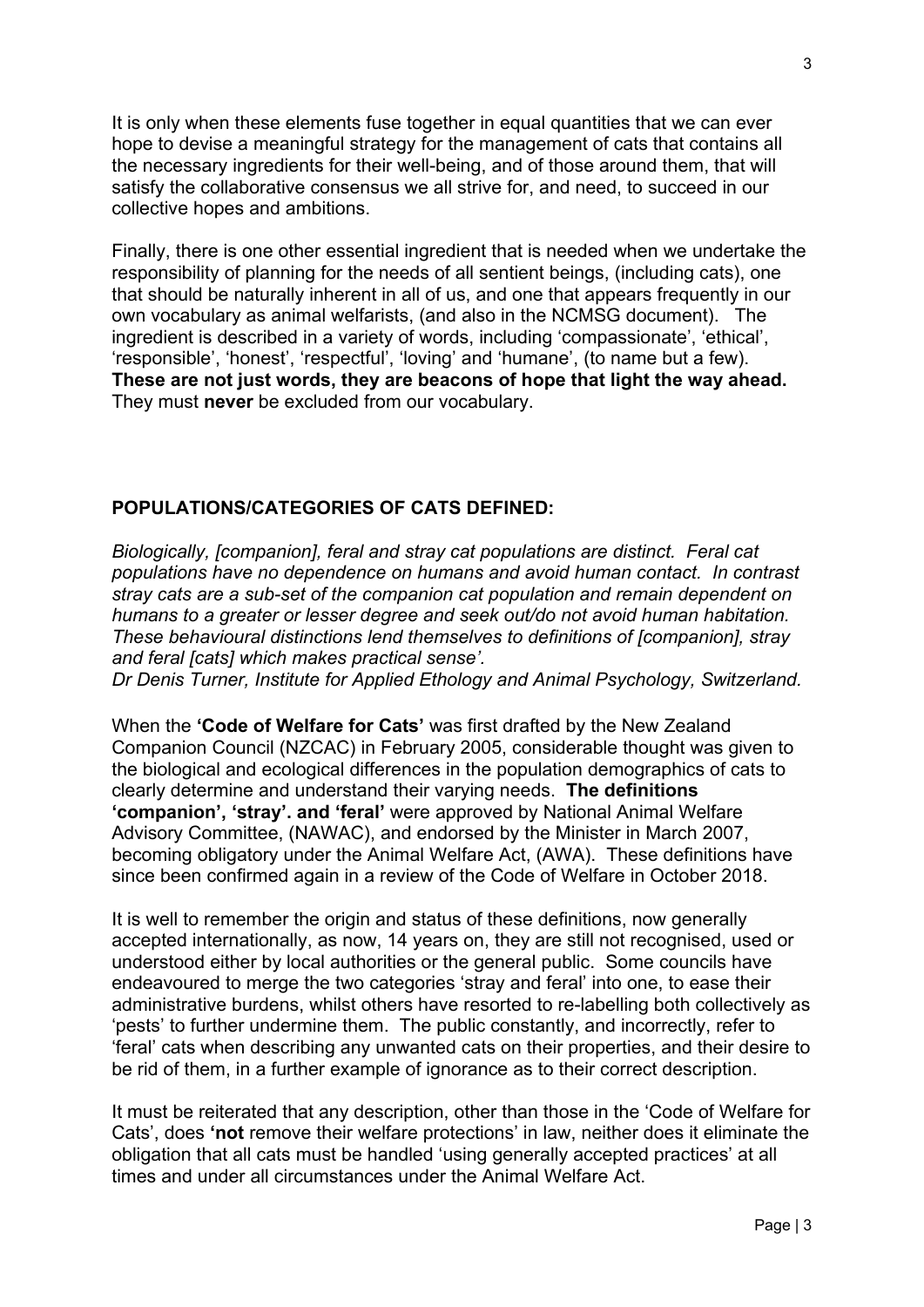In an effort to 'better capture cat categories' the NCMSG suggests added wording to describe stray cats, whether 'managed' or 'unmanaged', as being 'semi-owned' and either 'socialised' or 'un-socialised', which we believe will only add to the confusion that already exists with the established, and approved, categories. For this reason alone **they should not be changed until there is a complete interpretation, understanding and knowledge of the existing categories.**

## **THE ESSENTIAL INGREDIENTS OF RESPONSIBLE AND HUMANE CAT MANAGEMENT – DESEXING & IDENTIFICATION:**

*'Desexing reduces cat overpopulation and is a key aspect of responsible ownership of cats which has positive long-term health and behavioural benefits. Identification is a fundamental tool of animal management at a community level'. National Cat Management Strategy Group.* 

Before we delve into some of the individual recommendations of the NCMSG, we should start with two specific welfare topics in which there is no dispute, and conversely has the total accord of all.

Desexing has always been considered a pre-requisite of '**best practice' for all cat owners, guardians and cat carers,** and a considerable investment has been made to ensure it is undertaken as widely as possible. Historically the SPCA has always desexed all cats/kittens, including pre-pubertal, prior to adoption, and has also provided funds to stray cat rescue groups to assist with their desexing costs. In our 'Blueprint for Humane Cat Management' we recommended that local authorities should consider by-laws prohibiting the sale/adoption of cats/kittens from pet shops, shelters, rescue groups and individuals unless desexed prior, and that they should also provide financial assistance to recognised cat rescue groups undertaking desexing of the stray population. Should mandatory desexing be considered, as has been suggested, regulatory controls will be needed to enforce it (and that will not be an easy task), however, in terms of reducing the surplus cat population, and the potential resultant misery that can accompany it, there is definite merit in the idea.

The same reasoning could well be applied to the matter of microchipping, and its accompanying registration of cats, particularly **if it is enforced purely for identification and repatriation purposes.** However, any suggestion that the microchip be used as a device whereby any cat, whether companion, stray or feral, without a microchip can be targeted for destruction without question, or when trapped or captured no microchip search is undertaken, in both cases this is **totally unacceptable.** Since the introduction of the microchip there has been widespread support for this method of identification, (approx. 80%), with excellent repatriation results achieved for missing cats being reunited with their owners/guardians. The accompanying registration, undertaken at the same time as implantation by the veterinarian/implanter, ensures full records of the animals are kept, assuming maintained, and are available nation-wide. Although other methods of identification do exist, (with notes of caution), the use of the microchip, for reasons of repatriation, whether voluntary or mandated, is fully supported with appropriate conditions of use.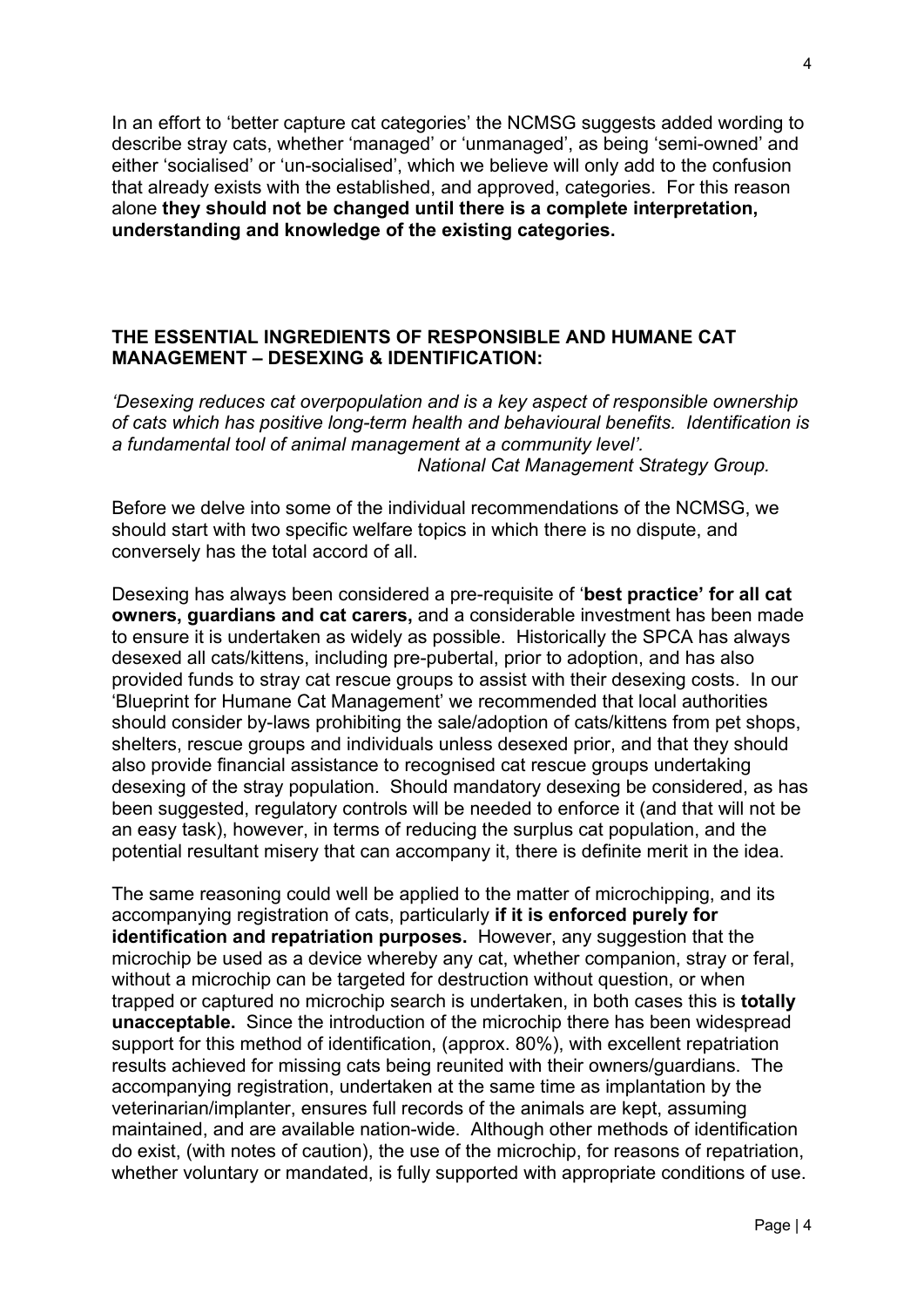#### **HUMANE CAT MANAGEMENT - ADDRESSING SOME HUMAN AND SOME ENVIRONMENTAL ISSUES:**

*'Ecosystems are notoriously, and wonderfully, complex things. They are comprised of dense networks of interactions that bind the fate of one species to another. Cats have become deeply entangled in this web of life. Attempting to remove cats from [Australian] ecosystems will not be a clean [or] painless surgery, and it will not heal the patient'.*

*Dr Arian Wallach, Fellow, Charles Darwin University & Dr Daniel Ramp, Senior Lecturer, University of Technology, Sydney.*

The NCMSG report has highlighted a few 'issues' with cats, most of them manageable, but all needing to be addressed for reasons of 'best practice'.

o **HEALTH ISSUES INVOLVING CATS** – In addition to the normal 'risks' associated with handling cats, including scratches and bites which can become infected, zoonotic diseases, such as flea infestations, ringworm and roundworm contaminating the environment are mentioned, although most are minor, and manageable, posing little threat to humans. However the recent emergence of the protozoan parasite **toxoplasma gondii,** where cats are the only definitive host, and responsible for spreading **toxoplasmosis**, has sent ripples of concern through some conservation circles.

Transmission of this from cats to humans is 'extremely uncommon' and even although approximately 30% of the world's population carry the infection, only a very small percentage of humans is likely to develop symptoms. Given the brief time frame, (1–3 weeks), in which cats can be infected, and the limited sources from which it can be contracted, (including undercooked contaminated meat, handling cat faeces, and congenital (mother-unborn child) transmission), in reality the human infection rate is extremely low. Main environmental sources include garden soil, sandpits, unwashed vegetables and fruit, and poor kitchen hygiene especially when handling raw contaminated meat, simple hygienic preventative measures can be taken to minimise the likelihood of human infection.

In the agricultural sector toxoplasmosis can cause problems in some stock, particularly sheep during the lambing season, causing them to abort. The presence of cats may encourage the spread of the disease through oocysts which allow the transfer to other animal hosts in pastures where stock feed and graze. Preventative measures are available through a single dose vaccine for the variety of stock affected. Of real concern has been the discovery of toxoplasmosis in our treasured and much loved Hector's and Maui dolphins, which is caused by contaminated water from the infection spilling into streams, rivers and storm-water drains and into their places of habitation. Preventative steps must be taken to protect these species.

The 'name and shame game' displayed by a number of detractors has been seriously overstated when laying the blame totally in the direction of cats, particularly given the **low incidents of human contamination, and the preventative and remedial measures that are available.**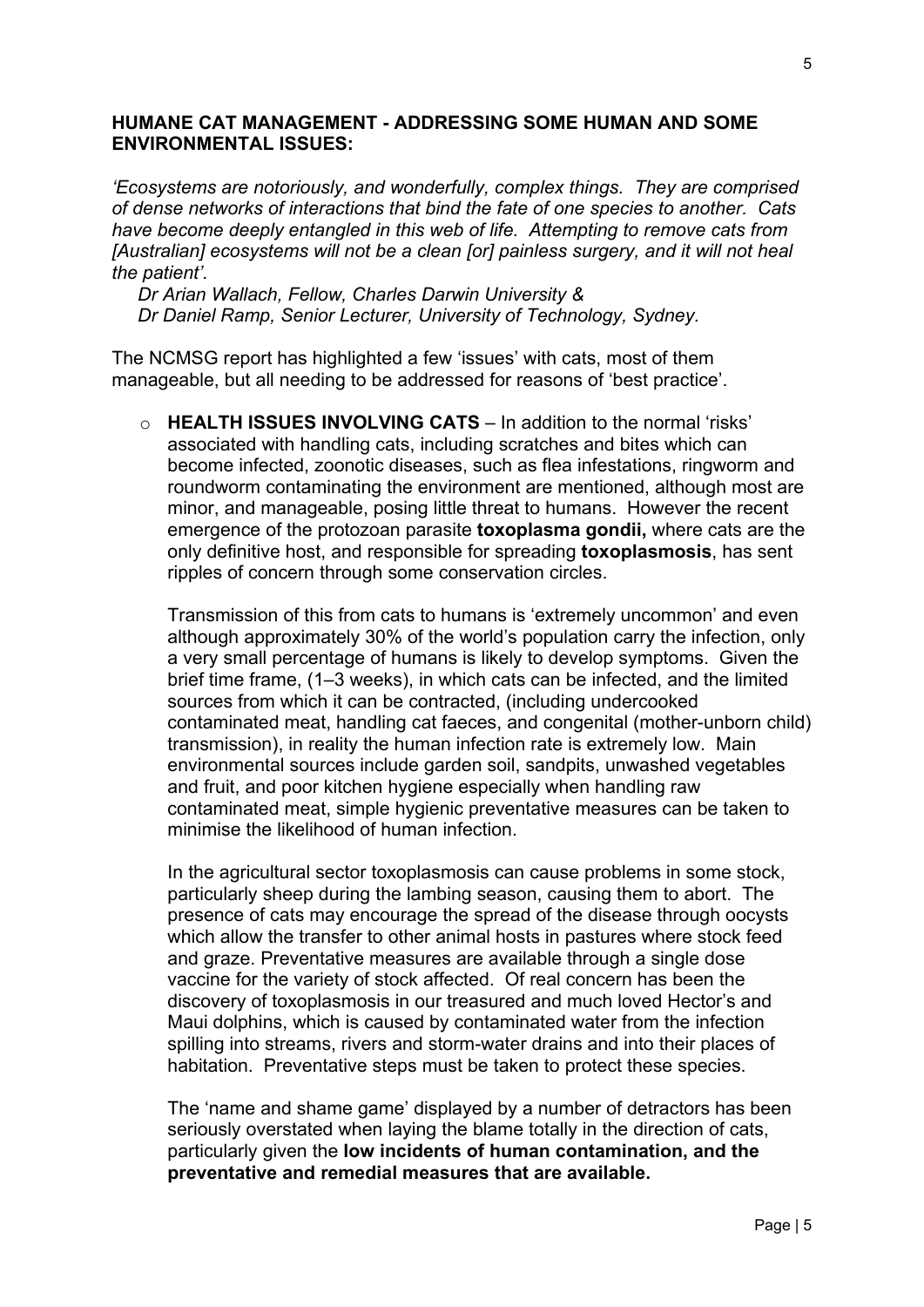o **PROTECTING OUR BIODIVERSITY** – Unquestionably, New Zealand's unique biodiversity is one of our most precious assets. Described as **'affecting every living organism within the ecosystem'** it reflects the richness and variety of life, considered both essential and desirable, touching every species, be they plant, animal or human, 'binding the fate of one species to another'. We disturb that to our peril.

We need no other reason to passionately protect this valuable asset with all the skills at our disposal because of its complexity and its far-reaching effect on all our lives, and in that reality there is no debate on the need to treasure and preserve it. Accordingly, in the area of cat management anything that is perceived to be a threat to our biodiversity needs to be addressed, and it is here that the cat debate becomes polarised, divisive and sadly distorted, particularly when it becomes in a matter of 'cats vs wildlife'.

Cat owners/guardians/carers will all acknowledge that most cats will hunt some prey, not necessarily as a need to survive but as a natural instinct, and in the process there will inevitably be casualties, including birds some of which may even be native species. The extent of this predation is highly dependent on the categories of cats (previously described), the environment in which they live, the relationship they have with humans, their existing diet, care, age, and other circumstances. They certainly cannot collectively be described as 'serial killers' as has been the case with some militant cat critics, neither is there, as the NCMSG suggests, 'well documented' evidence of their 'significant cause of mortality' in native species - even the scientific community is at serious odds over the quantum and extent of this.

## *'What I find inconsistent in an otherwise scientific debate about biodiversity is how the indictment of cats has been pursued in spite of the evidence'. Dr Gary J Patronec, VMD, PhD, DCM, Veterinarian & Epidemiologist, (USA).*

Irrespective of the factual anomalies that may be contained in the 'science' of cat management, one reality does exist, and that is our absolute obligation to respond to concerns expressed that may affect the welfare of any species in the ecosystem, to their detriment. The response to this concern is extrapolated in the NCMSG report, and in our own 'Blueprint' document, and quite simply proposes **the selection and establishment of designated 'sensitive ecological areas', (SEA) where 'at risk' species may reside in safety.** These currently exist in various forms but a more formal and visible system is required that will draw attention to them, and educate the public on their purpose and function.

Whether they are existing islands, which have their own natural boundaries, and where undesirable predators are precluded, or the construction of 'predator exclusion boundary fencing' in which protected species reside, or simply larger designated reserves where vulnerable wildlife are protected by local authorities, and/or other trust-worthy bodies, where their safety can be assured. Where these 'sensitive ecological areas' extend to include houses, it is understood that the residents who choose to live there are fully cognisant of the limitations imposed on them, and the reasons they exist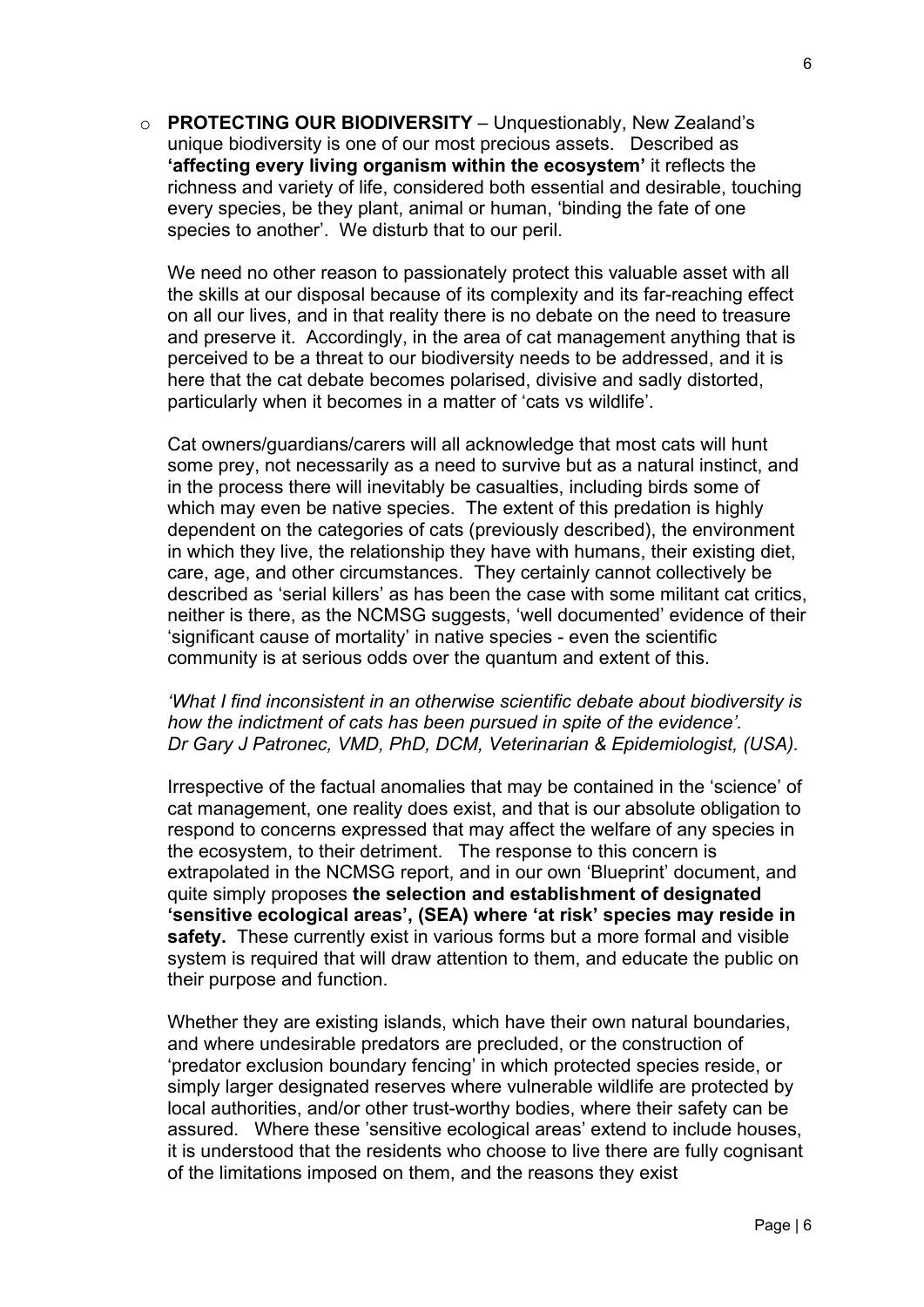It should be noted that cat management in designated 'sensitive ecological areas' applies to both **companion and stray cats,** (feral cats also live in sensitive ecological areas but their management requirements differ substantially from those applying to companion and stray cats), and must be compliant with the Animal Welfare Act, and the Code of Welfare for Cats, where they are protected, but could also be subject to additional regulatory measures, including those Acts listed [below].

Applications for recognition as a 'sensitive ecological area' should go through an 'official' process describing and justifying the species being protected, formally gazetted/registered, and made publically visible with appropriate signage with special regulations detailed. All animals being removed from sensitive areas must be undertaken humanely, and in the case of trapped cats have identification checked to determine 'ownership' and if owned repatriated, or rehomed/relocated to another area. Cat owners/guardians/carers must respect these designated sensitive areas, and fully comply with the detailed regulations applying to them.

## **THE ART OF MANAGING FERAL CATS IN AN ETHICALLY RESONSIBLE AND HUMANE MANNER:**

*'Whatever metaphysical position is adopted, and whatever place is given to the human species, man has no right to destroy a species [of plant or animal] on the pretext that it is useless. We have no right to exterminate what we have not created. A humble plant [or] a tiny insect, contains more marvels and greater mysteries than the most wonderful edifices we can construct'.*

 *(Jean Dorst – ornithologist and philosopher – (France).* 

Because of their circumstances the management of feral cats require different skills and, in some cases regulations, to companion and stray cats. However our moral and ethical obligations towards them are not lessened by the circumstances or environment in which they live, or their perceived role in our overall ecology.

Firstly it is essential that we revisit the established definition of a 'feral cat' as detailed in the Code of Welfare for Cats to ensure we are absolutely clear in our understanding of their circumstances and needs. By definition **feral cats do not live in areas of human habitation, avoid human contact, and have no dependence on humans for any of their needs,** and are therefore distinctly different to companion and stray cats. They are described as 'living in a wild state' which can impose some varying management techniques under various Acts which do not lessen the general principles of the Animal Welfare Act calling for the humane treatment of all animals. Those Acts possibly affecting cat management include:

o **WILDLIFE ACT** (1953) – Feral cats appear under the definition of 'animal', and also 'wildlife' in the Act. They are not protected under this Act but the Director-General may authorise the hunting of any wildlife causing damage.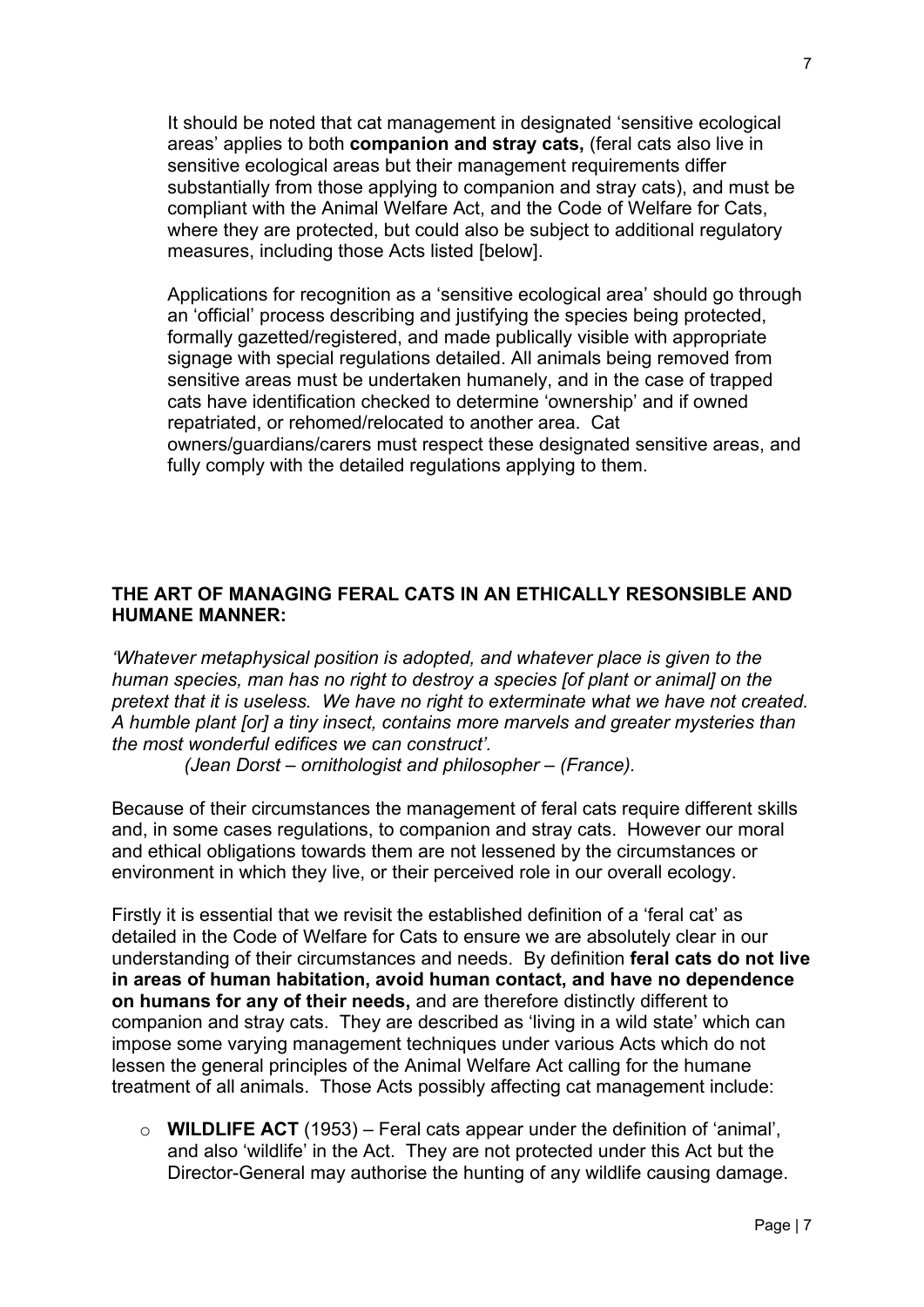- o **BIOSECURITY ACT** (1993) There is no specific mention of 'feral cats' under this Act although they are managed under Regional Pest Management Plans (RPMP) administered by Regional councils, which call for the 'eradication or management of harmful organisms'.
- o **CONSERVATION ACT** (1987) No animals can be 'trapped, killed or taken from a conservation area without a permit', which is issued under this Act. This extends to include entering and/or discharging any hunting weapon, trapping, netting or snaring of any animal, or the laying of poisons, without this special permit. Additionally no animals (including cats) can be released/liberated into a designated conservation area.

It is quite apparent that the majority of feral cat management is undertaken by the Department of Conservation, (DoC), whose permits appear to extend to wideranging powers which seem to leap the boundaries of public acceptability, and ethical responsibilities, and it is here that the gap between 'conservation' and 'welfare' widens. **Conservation, by definition, means the preservation of species of value, and not the annihilation of those perceived to be of little or no value.** Until we achieve accord on that issue we will continue to have statements as wide apart as "my [department] at DoC are incredibly good at killing things" (Maggie Barry, Minister of Conservation), as opposed to "the aim of conservation is not to generate and ever increasing {dead} body count, but to guide human behaviour to enable [all] species to flourish" (Arian Wallach, Fellow, Charles Darwin University). **We need to decide as a Nation which of those statements best defines and upholds our animal welfare standards.** 

The NCMSG report outlines current methods used in the management of feral cats, and by direct implication, approves such methods. They include:

o **SHOOTING** – The lethal shooting of feral cats, either during the day or by spotlighting at night, is considered by many to be humane, however it is subject to a variety of variables, including the competency of the hunter to clearly identify the target and its distance, the use of the correct firearm and ammunition, and their ability to evaluate a quick and 'humane' death, (a condition of the Animal Welfare Act), all of these requiring appropriate training, experience and skills to undertake efficiently. The shooting of cats caught in traps is unacceptable as there is no opportunity to establish ownership or whether identified before the shooting is undertaken.

A very unfortunate by-product of this activity is **the public perception that shooting cats is perfectly normal, and therefore acceptable,** resulting in a large number of cats, both companion and stray, being dispatched in this way by the untrained public, which is well documented, as is the resultant despair inflicted on large numbers of owners/guardians/carers who have lost their beloved animals in this most unacceptable manner.

o **TRAPPING** – Three types of traps are commonly used in feral cat control and management in New Zealand, all of which are regulated under the Animal Welfare Act, and the National Animal Welfare Advisory, (NAWAC), as to their suitability on welfare grounds.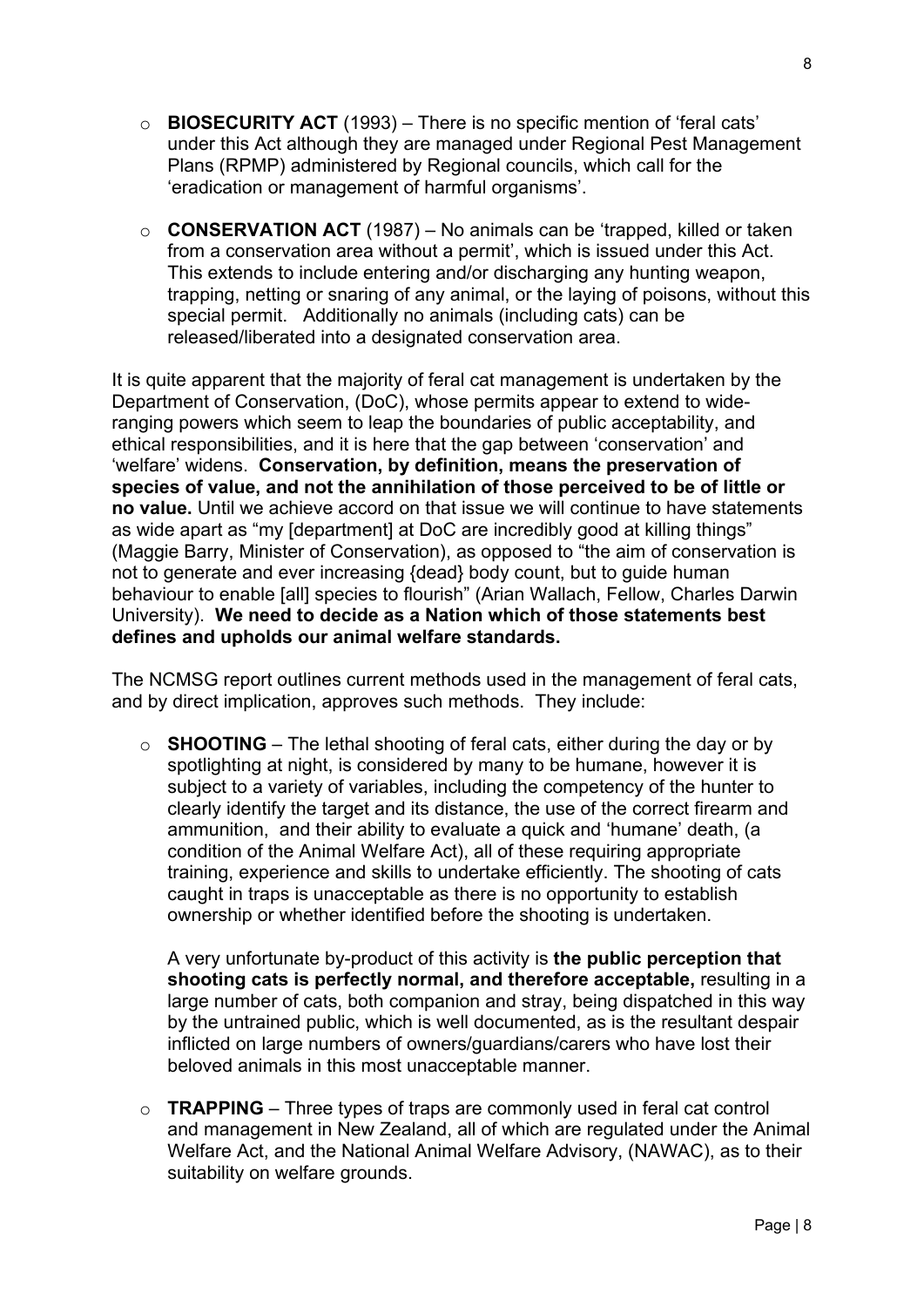The three traps include a variety of lethal *Kill Traps* causing instant death to trapped animals, *leg-hold traps, (*restricted use under the Animal Welfare Act), capturing the cat by the leg until attended to, and the 'humane' *capture traps*  caging animals until also attended to either re-release or kill. It is probably reasonable to assume that the regulations applying to these traps are sufficient to ensure their proper use for feral cat management, although their use is questionable, but this is far from the case when used, often illegally and unmercifully, to dispatch companion and stray cats.

The use of traps is encouraged, and even promoted, by Local Authorities through their agencies, sub- contractors, 'conservation' entities, community groups and even members of the public, to undertake cat management/control, which is dangerous to the extreme, and certainly in many cases not compliant with conditions of the Act. Lethal traps are placed indiscriminately in parks and other public places posing a risk to untargeted animals and children, and illegal leg-hold traps that find their way into the hands of the public and pose similar risks to both, Cage traps are sold/given to the public, including families with children, to trap any cats they can, whether feral, companion or stray, without any efforts to determine ownership, to be killed without any instruction on the legality of their actions or the method to be used. **It is inappropriate to set cat traps in the community, or to encourage their use, for the sole purpose of extermination,** as ultimately we cause more damage to our ecology than any good that may come of it - these activities are morally wrong.

o **THE USE OF POISONS** – It is the use of poisons that generates the widest controversy when it comes to the control and management of 'unwanted species' in Aotearoa, and feral cats, ('in all kinds of habitats', incorrectly suggested by the NCMSG), sadly seem to fall into this category. As opposed to the humane alternative of using chemical, or even surgical, means to reduce the reproductive activities of cats, and therefore their numbers, feral cats are included for poisoning along with many other 'undesirable' species.

*Sodium floroacetate,* (o*r 108*0 by which it is best known), is normally spread by aerial drop and is the most commonly used Toxic Agent used, within New Zealand accounting for around 90% of the world's production, (a somewhat frightening statistic). It kills a wide range of vertebrate animals, (and some plants), indiscriminately, (including native species), relentlessly and painfully, often following agonising hours, with its residue spilling into and contaminating our waterways causing further deleterious ecological damage. Although its use is regulated, **as a direct threat to our unique biodiversity 1080 has no place in our ecosystem, and humane, safe and ethical alternatives need to be located, and used.**

*Para-aminopropiophenone/4-aminoprop (*PAPP) was developed in New Zealand for the sole purpose of targeting cats and comes in a paste form. Again a regulated product. its use extends beyond the habitat of feral cats and into rural/urban areas where stray and companion cats may reside. Death by ingestion is a long and extremely painful process and far from humane, causing some concerns as to when, how and where it is used.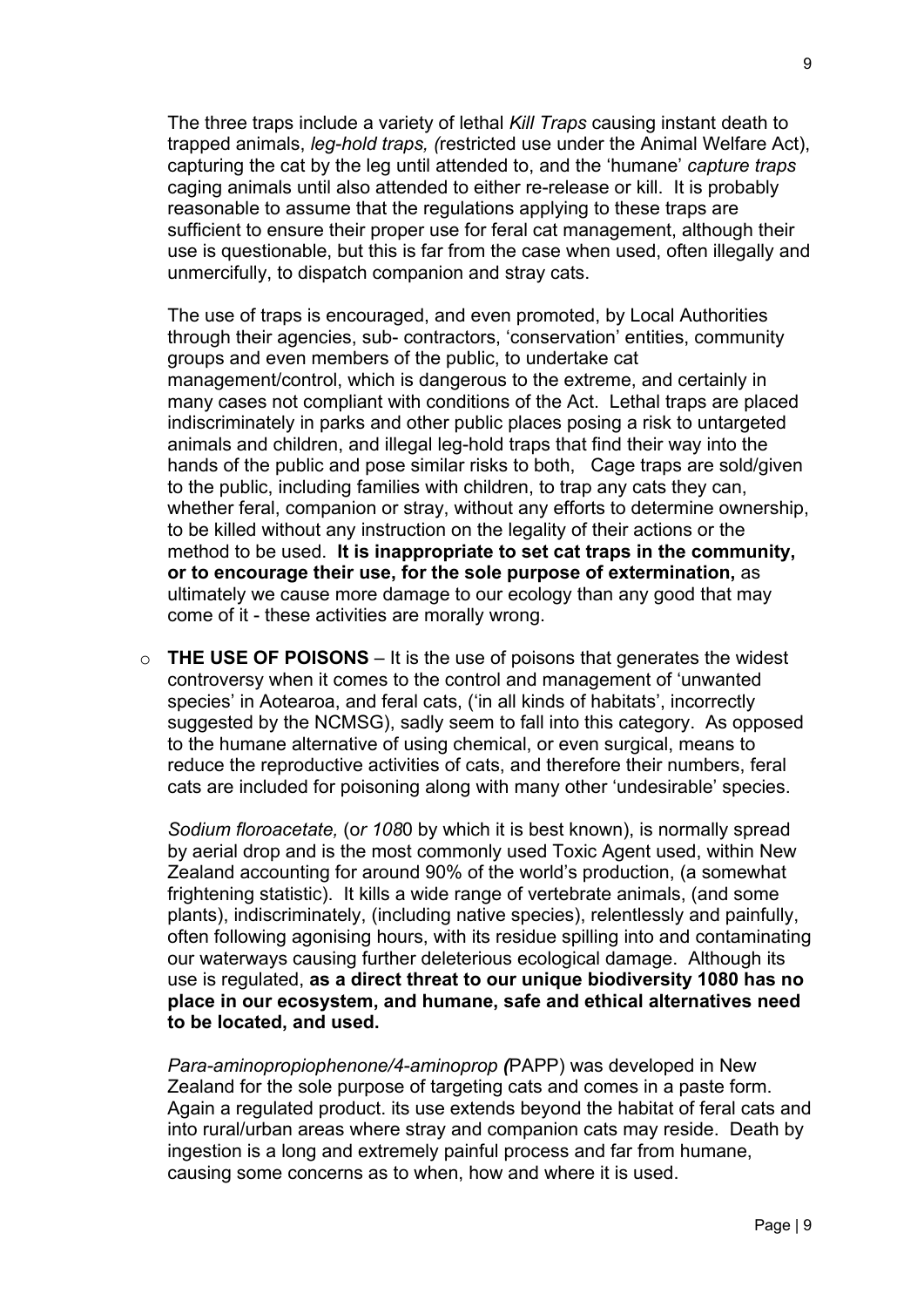#### **THE HUMANE MANAGEMENT OF STRAY CATS, AND THE EMERGENCE OF TRAP/NEUTER/RETURN, (TNR):**

*'[Trap/Neuter/Return], TNR saves Government resources, protects public health, respects the lives of community cats [as supported by a large majority of the public], and protects wildlife by reducing [over time] the number of free-roaming cats'. The American Bar Association – (USA)*

One of the proposed 'outcomes; from the NCMSG report is that 'there be no stray cats in New Zealand, and this idealistic approach is most unlikely to ever occur given the reality of the many reasons stray cats exist, and the sheer volume of their numbers, which have never been accurately calculated. Although humane measures to reduce these numbers through various desexing initiatives exist, and will be effective, the circumstances of their origins, including a tendency to wander and become lost, to be abandoned and discarded by uncaring humans, and their natural instincts and abilities to survive, will ensure that this 'subset of the companion cat' will always exist and be a part of our community, and certainly not necessarily to our detriment in view of their ability to hunt vermin.

Lethal 'trap and kill' methods have been used in an attempt to 'manage' stray cats, but in addition to being extremely controversial in its ruthless and indiscriminate procedures, it has also been ineffective in reducing stray cat populations in the long term, and in reality, thanks to the phenomenon of the 'vacuum effect,' has often resulted in substantial increases in their numbers. Lethal measures are immoral.

**The only internationally recognised, and accepted, system for the humane management of stray cats in the community is the Trap/Neuter/Return (TNR) program** and it is recommended that this be accepted and adopted into our stray cat management policy.

TNR has a long history dating as far back as the 1950's when it was first introduced into Europe, the UK, and later more formally into America when a resolution was adopted in the US House of Delegates (as a result of the submission of the American Bar Association, [above]), to 'urge state, local, territorial and tribal legislative bodies and government agencies to adopt laws and policies to allow the implementation and administration of Trap/Neuter/Return programs for community [stray] cats within their jurisdictions to promote their effective efficient and humane management'.

TNR has been widely used in New Zealand by some shelters, (including the SPCA where the Community Cat Coalition was established in Auckland in 2009), as well as independent cat welfare groups, and individual cat carers. The NCMSG in its report acknowledges its use as follows: 'An increasing body of evidence suggests that long term TNR programs can effectively reduce free-raging cat populations, especially those that include an adoption programme, monitoring and desexing of new cats arriving into the colony'. These conditions, and more, form the basis of **TNR activities working under strict codes of practice requiring training, special skills, compliance and ethical behaviour.**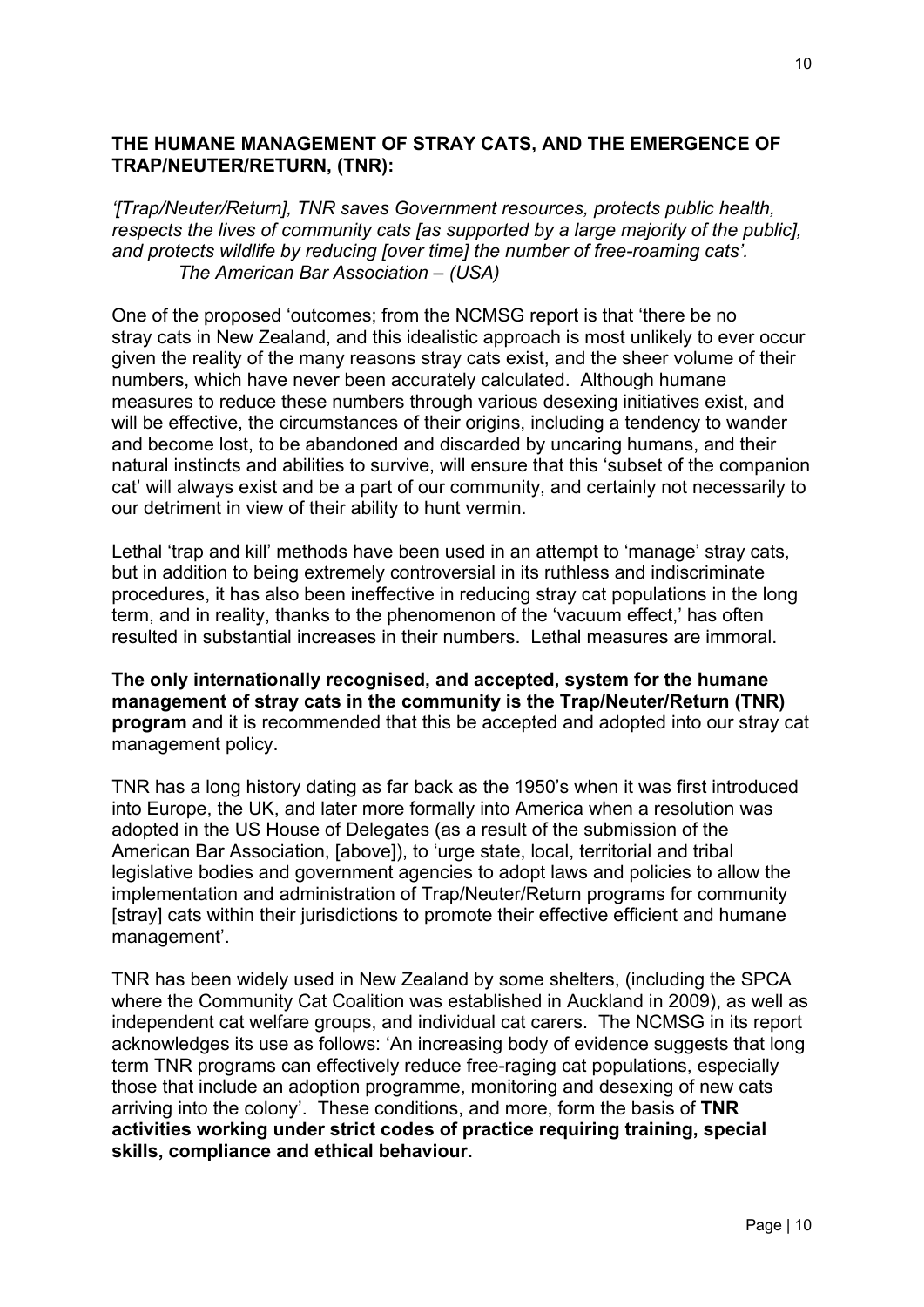Trap/Neuter/Return, (note: **Not release**), requires the permission and support of the land owner to operate. Humane capture traps are used by trappers, with cages checked at least daily and covered for eventual transportation. Microchips must be scanned to ensure the captured cat does not have a registered owner, and if so it must be repatriated immediately. After a general health and temperament check the veterinarian will undertake the desexing. Identification (microchip recommended), vaccination with a final health check before the trapper returns the cat to the colony, (or, if of suitable temperament, arranges the adoption into an approved home). If released back to the colony arrangements for the ongoing feeding and welfare must be made, and guaranteed, for the cats in care.

*(Full details in Community Cat Coalition Handbook or visit the website, www.catcoalition.org.nz/resources/handbook)*

Any perceived disadvantages of TNR are far outweighed by the humane outcomes that occur with the programme, including:

- o **ESSENTIAL INGREDIENTS OF WELFARE**  Through TNR, essential management ingredients are provided to stray/abandoned cats in the community that would not otherwise be provided, including population control (reduction) through desexing, identification to signal managed cats in care, ongoing welfare needs including feeding and health catered for, community 'nuisance' complaints about stray cats substantially reduced to and control and monitoring with continuing activities.
- o **ELIMINATING HEALTH CONCERNS**  Because TNR requires the involvement of veterinarians for desexing procedures, this includes examinations for any specific health concerns that may exist for cats being returned to colonies which can be attended to as recommended, also including parasite treatments and vaccinations against potential health threats that may exist. Additionally, temperament assessments for potential adoptions can occur at the same time.
- o **MANAGED COLONIES PROTECT, AND SAVE, LIVES** The purpose of TNR is to undertake humane cat management rather than lethal control methods. In undertaking this, special care is taken to ensure the existing colonies are safe and free from potential risk risks that may present themselves. Care is also taken when returning cats to avoid sensitive ecological areas, and the need to hunt is greatly reduced through regular feeding regimes. Rescued stray cats from colonies can be individually adopted, with friendly adult cats who have been evaluated as suitable for rehoming, as well as kittens who are young enough to be socialised, thus providing further opportunities to humanely reduce colony populations.

## o **COMMUNITY INVOLVEMENT CREATES CARING COMMUNITIES** –

Finally, the involvement of the community in managing stray ('community') cats will not only reduce local nuisance behaviours associated with them, but it will also provide the opportunity for communities to come together to help in the ongoing care of those rescued cats, thereby developing a caring community which can be a significant and satisfying emotion within any community that cares for animals, and people, in need.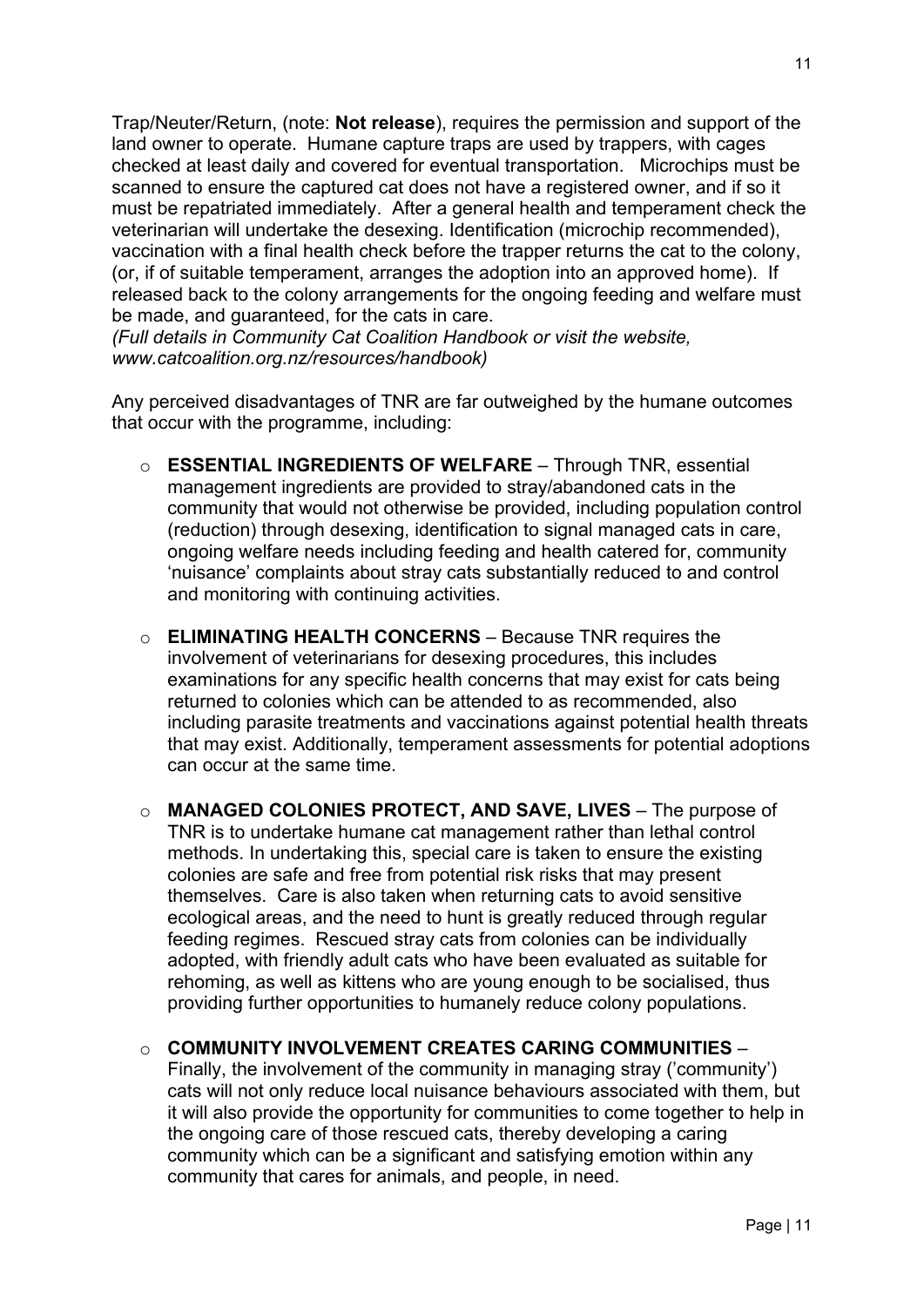It should not be forgotten that TNR is undertaken exclusively by individuals and groups on a voluntary basis simply out of their reverence, compassion and respect for these animals who rely on them for their total wellbeing, generally sustaining them from their own funds, whilst undertaking a valuable and effective service to the communities in which they live. Their unselfish dedication to the animals is undeniable and is without the support they should be receiving, a situation that can be resolved with the acceptance and inclusion of TNR as the humane management procedure for all stray cats **The endorsement of TNR by MPI and the inclusion of it in local body management plans,** to include financial subsidies for desexing, identification and vaccination procedures for recognised operators, **will ensure the effective execution of a humane stray cat management strategy.** 

#### **MANAGING COMPANION CATS, THE CODE OF WELFARE FOR CATS & RESPONSIBLE CAT 'OWNERSHIP':**

*'I am cat. I am honourable, I have pride, I have dignity and I have memory. I am older than you.* I am older than your Gods, the tree Gods, the stone Gods, the *thunder and lightning Gods, the sun Gods and your God of love. I too can love, but only with half a heart and that I offer you. Accept what I am able to give, for were I to give you all I could not bear your inevitable treachery. Let us be honourable friends'.*

 *Paul Gallico, (1989) – "Honourable Cat".*

Humans have shared the company of cats for many centuries in varying degrees – they have been worshiped as Gods, guarded our food stores and have made our homes their homes – they have also been vilified as the work of the devil, burned alive in sacrificial sacks and declared relentless predators to be exterminated. **The words of Paul Gallico ring true for the future of cats in New Zealand as we are a nation sadly divided when it comes to their welfare and protection as sentient beings.** On the one hand they are the country's most popular companion animal. (41% of our homes share them as one of the family), providing love, companionship and therapy as their legacy, whilst on the other hand, thanks to vigorous campaigning against them, they have good reason to fear for their lives as humans devise various nefarious ways to kill them.

Until these differences in attitude are amicably and ethically resolved, and sound strategies for cat management emerge, we have little chance of reaching an amicable conclusion. We do however have one ingredient from which we can seek considerable guidance, that being **the Code of Welfare for Cats** issued by the Ministry for Primary Industries, (MPI), which contains essential information on cat welfare which must be incorporated into our management planning strategy.

*The full Code of welfare can be viewed on the MPI website: www,mpi.govt.nz/companioncats/codeofwelfare an abridged version should also available from www,companionanimals.nz*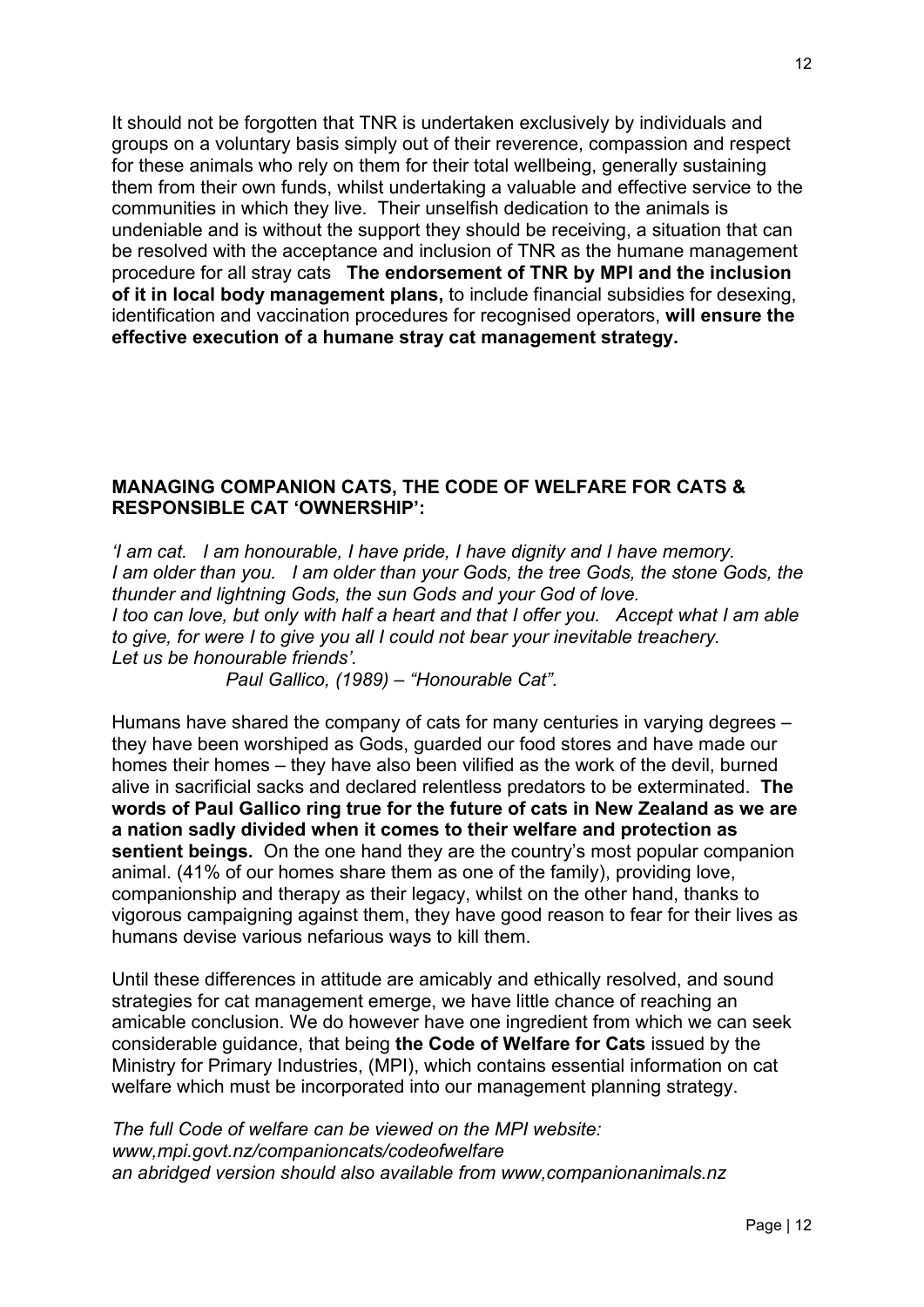The Code of welfare plays a vital role in establishing legal obligations to owners or 'persons in charge' of companion cats to provide the highest standard of care for those animals in their care by establishing **minimum standards** by which they **must** comply, with further supporting **recommended best practices** to further enhance the standard of care provided. The minimum standards are regulations prescribed under the Animal Welfare Act with penalties applicable for non-compliance. For this reason it is important to include the details of the Code of Welfare with any advice on the management of cats offered to the public which should include both the minimum stands and recommended best practices.

In addition to the standard welfare standards provided by the Animal Welfare Act, including food and water, shelter, encouraging normal patterns of behaviour. physical wellbeing and protection from disease, the Code of Welfare for Cats also provides in detail the requirements and best practices particularly pertinent to a high standards of care, including desirable body weight, general hygiene, housing and caging, breeding practices, general health concerns, behavioural problems, identification and transportation, to name a few. **This is knowledge that needs to be shared to move the public closer towards the desirable responsible cat ownership model we all seek.**

o **CAT CONFINEMENT AND LIMITING NUMBERS -** Both of these issues fall under the 'responsible ownership' category as they will reflect a public attitude, and compliance if legislated, on how their companion cats should ideally be treated, which is a matter of personal choice for obvious reasons. The NCMSG sheds no definitive view on this subject simply pointing out the 'pros and cons' of confinement, including, on the one side, preventing roaming, avoiding encounters with other cats with possible matings, dog attacks, the reduction of potential wildlife predation, reducing then risks of road accidents and community concerns involving stray cats. Against the perceived benefits of confinement the negative welfare aspects are detailed, including, lack of exercise and potential obesity problems, and stress related issues, loss of natural enrichment stimuli including natural environmental benefits, and a reduction in their quality of life affecting both the physical and psychological needs denied them with confinement.

The Code of Welfare does not have a specific requirement to confine cats, unless they are at risk from, or to, their surroundings, but does contain necessary minimum standards and recommended best practices in the event that it is deemed necessary to cage them. **It is clear that the decision to confine cats to the indoors is a personal one and not one that can be legislated,** unless prevailing circumstances dictate the necessity, at which time the overall welfare of the cat needs to be seriously considered. General research indicates that cat owners are reluctant to permanently confine their cats in view of the negative impacts on their overall welfare.

Regarding the limiting of cats per household, currently this is achieved by the creation of specific by-laws for this purpose, and 17 councils have imposed limits, ranging between 3 and 5, and this inconsistency in the numbers of cats allowed by individual councils causes some consternation.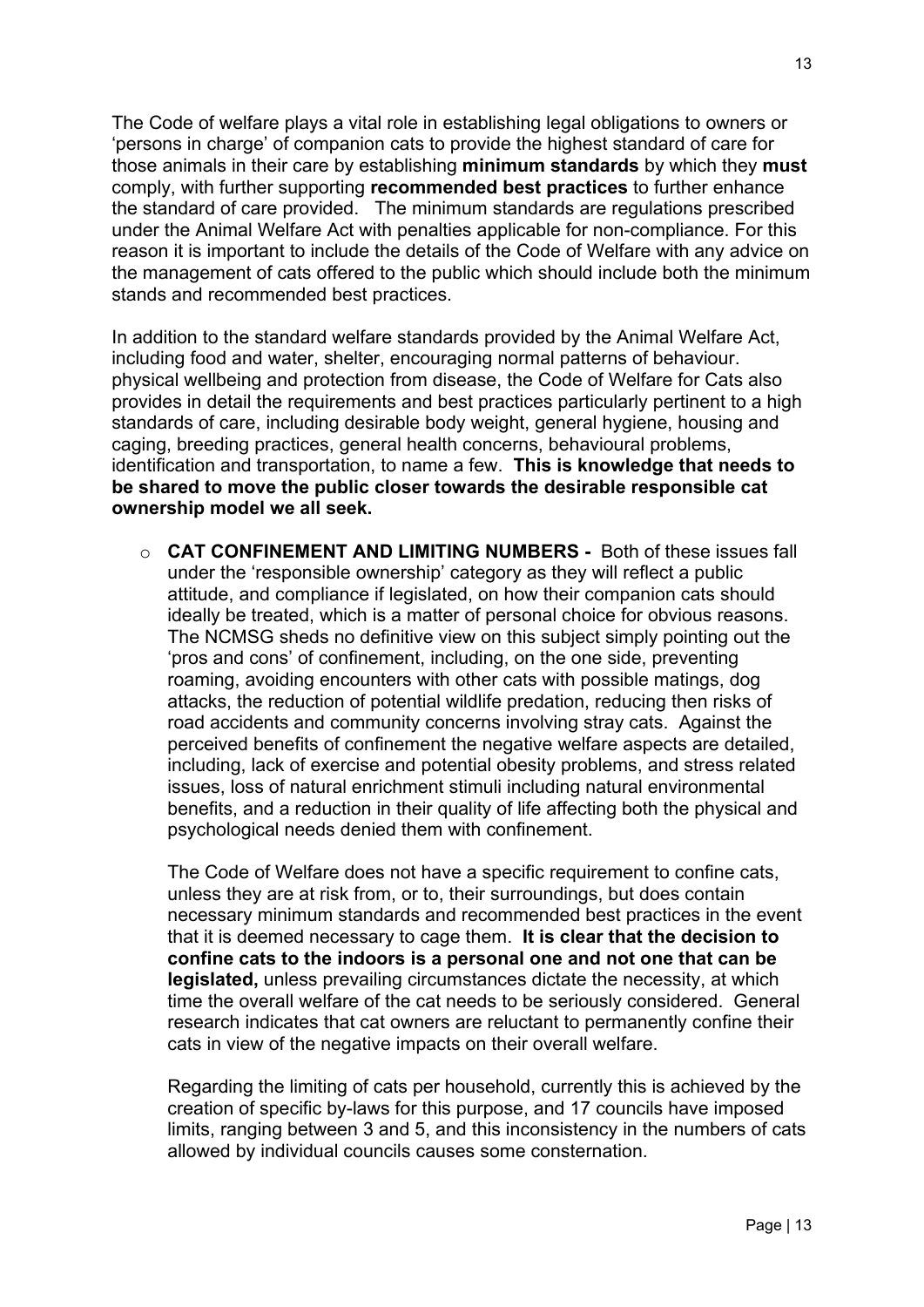Limiting numbers in this way has also met with some resistance in certain quarters, particularly with registered breeders who require special exemptions, cat sanctuaries, foster homes and cat rescue groups whose numbers fluctuate according to the extent of their activities. These are issues that can be overcome by having uniform national regulations, and a clearly communicated explanation of the reasons for the need to impose such limits. In brief, **although local authorities may need some mechanism to deal with complaints, normally from neighbouring properties about excess numbers,** (generally as a result of 'cat hoarding'), these can cause a variety of nuisance problems including noise, hygiene and health issues. These situations need to be attended to quickly, and with some authority, as generally these excess numbers are poorly housed in cramped conditions, undernourished and with severe health and welfare problems, and in all cases are difficult to deal with given the resistance encountered from irresponsible, but purportedly caring, individuals.

**It should be emphasised that the need to regulate numbers only arises when problems exist from excess numbers resident on a single property where, in the interests of all, they need to be reduced.**

#### **A NATIONAL CAT ACT – WILL LEGISLATIVE MEASURES SUCCEED IN CREATING COMPASSIONATE, HUMANE AND EFFECTIVE CAT MANAGEMENT?**

*'I call on the New Zealand Government, organisations, communities and the people of New Zealand to ensure that if control of non-native species is to be undertaken that it be done so as humanely as possible, and with empathy and compassion. The task need not employ malice and disregard for living things which unfortunately find themselves to be in an unwelcome environment through no doing of their own'. Dame Jane Goodall, DBE - (Primatologist & Anthropologist)* 

Another desired 'strategic outcome'' of the NCMSG is a proposal for the enactment of a National Cat Management Act to allow the 'mandated, comprehensive and consistent implementation of [the] nationwide humane management of all cat populations in New Zealand'. Where on the surface the creation of this special piece of legislation may seem a vast undertaking, with potential pitfalls if not enacted totally in the spirit of the intent, the outcomes and benefits that could accrue will be far reaching and potentially beneficial. If the proposed Act does achieve the expectations of the NCMSG extrapolated, and there is a robust consultation process to achieve unanimous support for the 'humane' management of all cats, nationally driven, we will have come a long way to erasing the injustices of the past some cats have endured at the hands of humans. Cats can be easily abandoned without any recourse, they can be shot on sight, suffer slow and agonising pain from poisoning, and trapped in lethal traps to die, they can be, declared 'pests' and unfairly subjected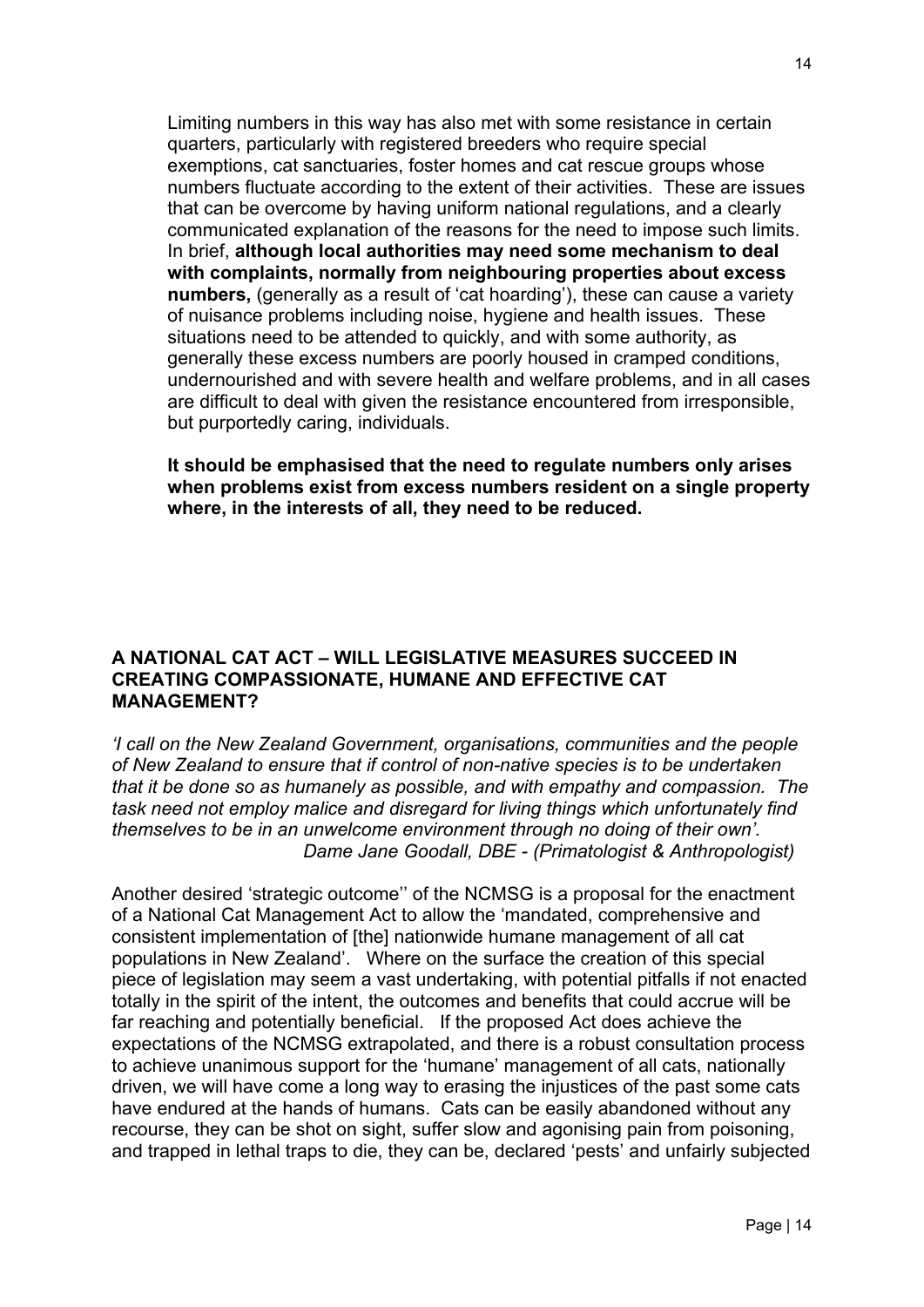to vicious and vitriolic campaigns, and actions, against them' – **if legislative measures are needed to correct those injustices, then so be it. What should we expect to find in a 'comprehensive', 'nationwide', (and 'humane'), National Cat Management Act?** Potentially we would expect a number of advantages from the enactment of such an Act, including: considerable clarity of purpose, absolute uniformity of direction, clear and comprehensive interpretation of the law, decisive leadership in execution, and above all a compassionate hand in its drafting. Some recommendations follow:

- o Relevant obligatory passages from the Animal Welfare Act (1999) will need to be included, in addition to the Code of Welfare for Cats, including the mandatory Minimum Standards and the Recommended Best Practices to ensure the public is well educated on these matters, and to also ensure the ingredients of responsible cat ownership are fully promoted.
- o Regulatory portions from other Acts, including the Wildlife Act (1953), the Biosecurity Act (1993), and the Conservation Act (1987), that may have a direct impact on any proposed legislation in the National Cat Management Act will need to be considered and evaluated as to their pertinence and importance in the new Act, and whether they should be included.
- $\circ$  A nationally driven Cat Management Act should relieve Local and Regional Territorial Authorities of the need to create their own specific By-Laws to control and manage cats, as, even although the administration of the Act may be locally undertaken, it will apply nationally with consistent rules and regulations, thus replacing the widely varying regulations that were the product of earlier local body administrations.
- o The new Act should alleviate the confusion that currently exists, either by accident or deliberately, of the three categories of cats as clearly detailed in the Code of Welfare, and the biological and ecological differences of their habitats and management needs, so that they will be recognised and managed according to their actual requirements and not those that may be concocted or conveniently assumed by administrative authorities.
- o The National Cat Management Act will potentially attend to those issues of real importance to the welfare of cats in general, by imposing mandatory regulations, imbedded in law, where compliance is essential. These could include desexing, (with exemptions for registered breeders), microchipping, (to provide identification for repatriation and no other regulatory reason), and registration, (for administrative purposes only). Provision should also be made for financial assistance for those organisations, charities and volunteers attending to these matters.
- $\circ$  One of the issues the new Act will be commissioned to address is the matter of cat predation, particularly pertinent with feral but less so with companion and stray cats, and here there is accord, in varying degrees, of the need to attend to it. The establishment of designated sensitive ecological areas to reduce predation, particularly of protected native species, is an acknowledged solution, but comes with conditions such as gazetting, registering, clear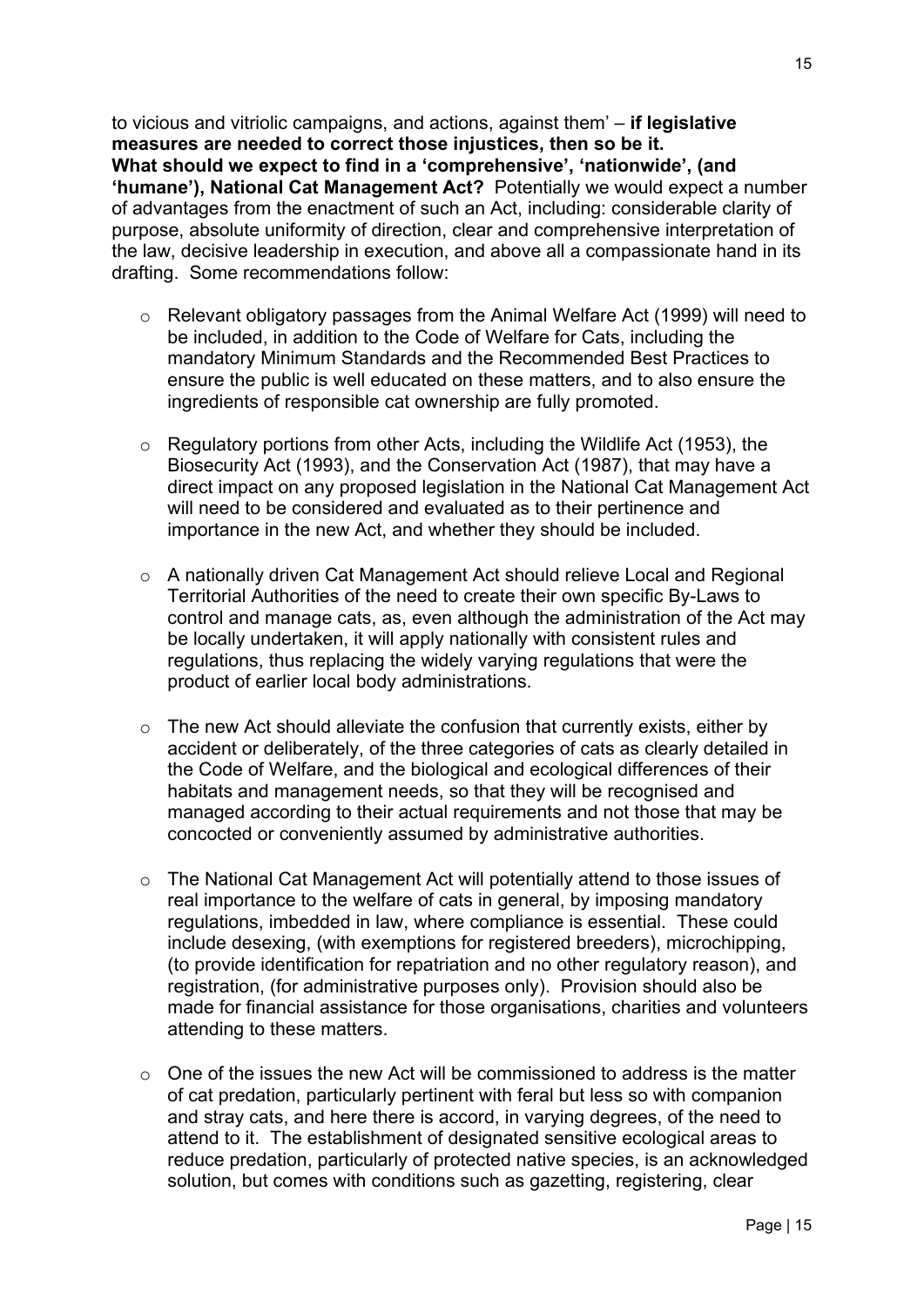signage including regulations applying, and with welfare provisions app;ying to the removal of cats from such areas.

- $\circ$  Some methods currently being undertaken in the management of cats are totally unacceptable and will need to be seriously considered with the proposed new Cat Act, particularly in the area of lethal controls – these include the fatal shooting of companion/stray/feral cats at random with no accountability, setting lethal traps in public areas, distributing and encouraging the use of cage hold traps to the public, trapping companion/stray cats for 'disposal' without checking for identification, inhumanely disposing of thee cats without supervision or guidance, and encouraging the teaching of children to undertake these activities as acceptable. The new Act will need legislative measures with appropriate disciplinary action to curb these activities.
- $\circ$  The general use of lethal poisons may be beyond the scope of a proposed Cat Management Act even though many cats, particularly feral, suffer as a result of its use. However the use of PAPP specifically targeting all cats, even though 'regulated, needs to be legislated against for private use.
- o The use of Trap/Neuter/Return, (TNR), should be utilised as an effective tool in managing stray cats, and the proposed Cat Management Act should acknowledge and promote its use, establishing guidelines within the Act to ensure it is professionally undertaken by approved operators. The ability to adopt, with the usual conditions, should also be included, along with financial support for recognised organisations/volunteers undertaking TNR.
- o Being standards of welfare that apply in law, as indicated, the published Codes of Welfare for Cats needs to be included in the proposed Act to ensure the development of responsible cat ownership is understood and achieved. In the matter of cat numbers and confinement, although these will be perceived as 'best practice', care should be taken in considering whether legislation is practical or desirable to ensure compliance to accommodate the varying circumstances surrounding each situation,

Clearly the first step towards the creation of a National Cat Management Act will be in the hands of the Government, through the Ministry of Primary Industries (MPI), assuming it has the will to explore the virtues of such an Act, and to then put in place the mechanisms necessary to enable its development. As indicated, extreme care will need to be taken in its planning to ensure all those with a genuine interest in the outcomes will be adequately consulted, and heard, and be prepared to accept the animal welfare reforms it will likely bring.

It is also likely that Regional and Local councils will play their part in its administration, but with the support of approved welfare organisations empowered to undertake the responsibility of maintaining welfare standards, including MPI, SPCA, and the Police together with practical advice from the New Zealand Veterinary Association, (NZVA). Additional input from stakeholders with 'vested commercial interests', such as cat breeders and pet retail outlets will need to be provided, in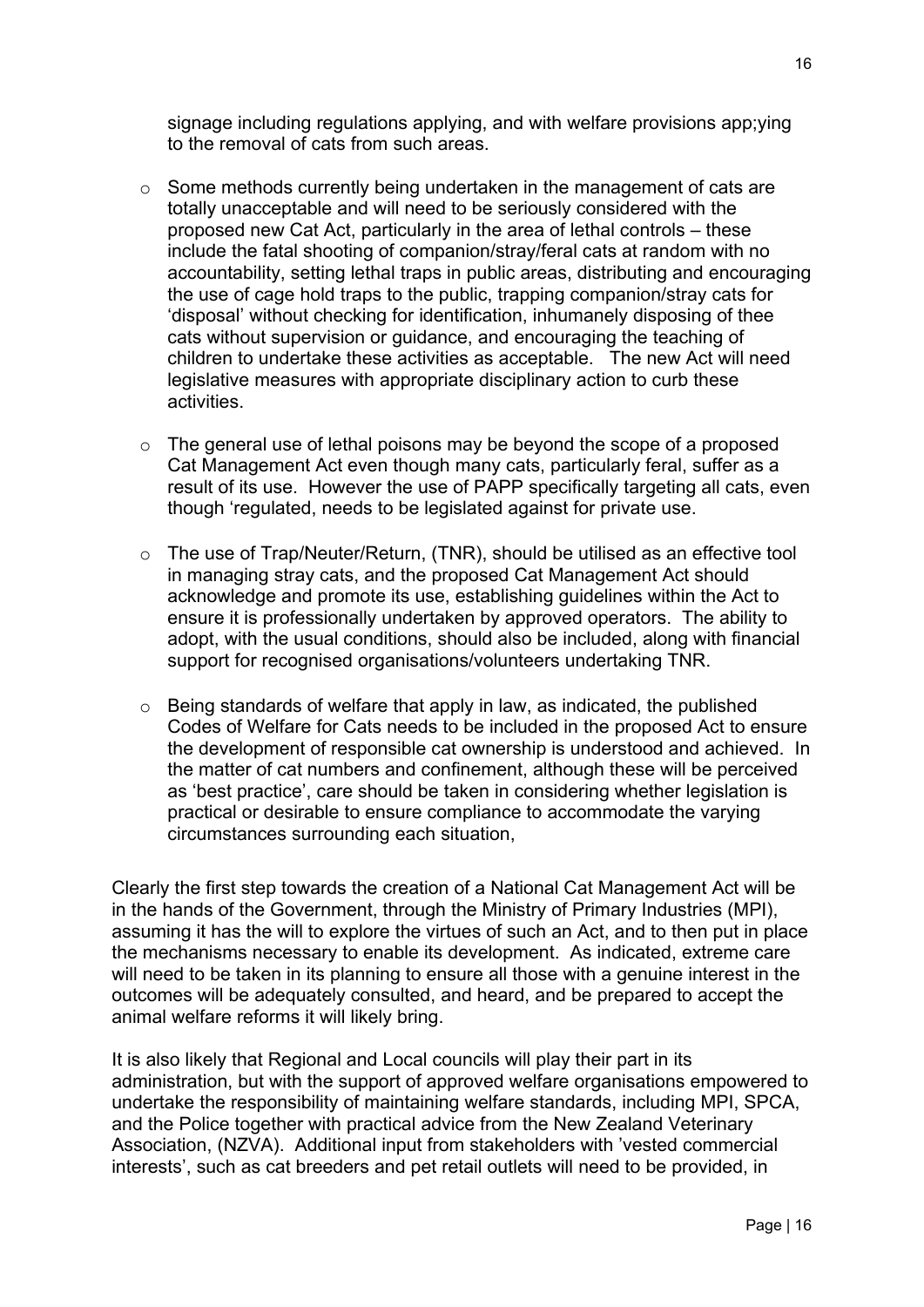addition to input from conservation groups, cat sanctuary operators, volunteer care givers and foster homes, stray cat rescue groups, TNR operators, as well as the many cat owners/guardians whose lives are inextricably linked to and enriched by the presence of cats, and are accordingly very interested in their welfare.

## **CONCLUDING COMMENTS:**

Occasionally opportunities present themselves where you can make a significant and meaningful contribution in your chosen vocation, and I hold the firm belief that when such occasions present themselves that is the time to rise to the occasion and welcome it with open arms. One such moment exists right now as we seriously consider a proposal to develop a humane and effective cat management strategy that will fully attend to their welfare needs into the future. The Humane Society in the USA provided an insight into our responsibility when they stated that 'strategies built on consensus are most likely to be developed through constructive, collaborative engagement between those in animal welfare and conservation'.

Many years ago I played a major role in the development of a Code of Welfare for Cats which laid the foundations for this current task, and the logical next step, to develop a national strategy for cats to fill the void in the absence of a compete and definitive strategy. I humbly present this blueprint in response to earlier consultative documents on the subject addressing all facets of cat management which will benefit cats, people and the environment.

I confess that this document unashamedly comes from the pen of a dedicated animal welfarist who wishes nothing more than to express his gratitude to all cats nationwide, and their guardians, for their unconditional love and companionship, and to play my part in ensuring their lives will be respected and protected for all time.

#### *'There is little that separates humans from other sentient beings – we all feel*  pain, we all feel joy, we all deeply crave to be alive and live freely, and we all *share this planet together'.*

*'The greatness of a nation and its moral progress can be judged by the way it treats its animals'.*

Mahatma Ghandi – (1869 – 1948) – Lawyer, Political Ethicist, Philosopher/

#### **BOB KERRIDGE** ANIMAL WELFARIST

*Bob Kerridge was the Executive Director of the Society for the Prevention of Cruelly to Animals, (SPCA), in Auckland for 32 years, and a National President of the Royal Society for the Prevention of Cruelty to Animals, (RNZSPCA). He was the Founding President of the New Zealand Companion Animal Council, (NZCAC), and a board member of the World Society for the Protection of Animals, (WSPA). He is a Justice* 

\_\_\_\_\_\_\_\_\_\_\_\_\_\_\_\_\_\_\_\_\_\_\_\_\_\_\_\_\_\_\_\_\_\_\_\_\_\_\_\_\_\_\_\_\_\_\_\_\_\_\_\_\_\_\_\_\_\_\_\_\_\_\_\_\_\_\_